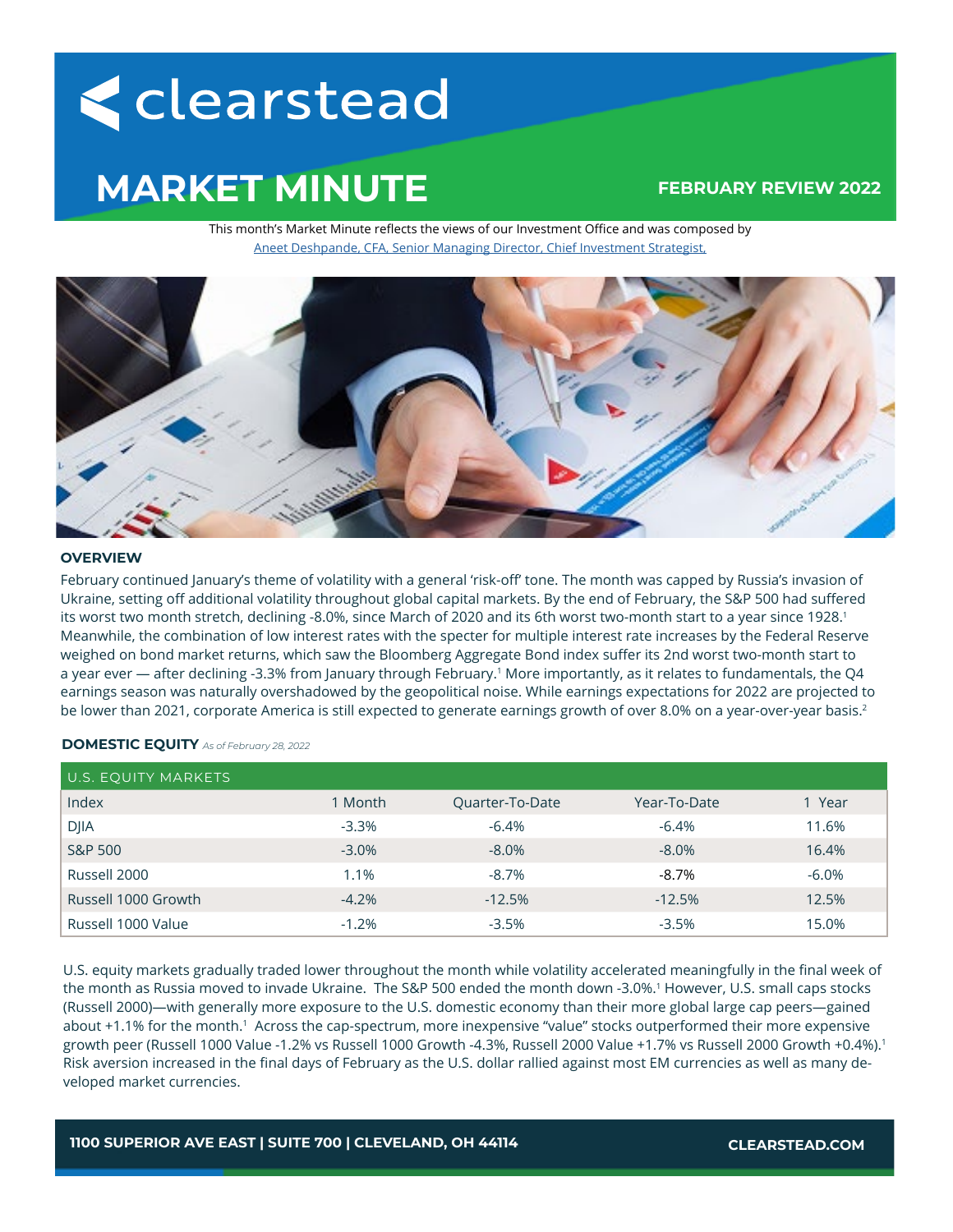#### **INTERNATIONAL EQUITY** *As of February 28, 2022*

| INTERNATIONAL EQUITY MARKETS |         |                |              |          |
|------------------------------|---------|----------------|--------------|----------|
| Index                        | 1 Month | Quater-To-Date | Year-To-Date | 1 Year   |
| MSCI ACWI ex USA             | $-2.0%$ | $-5.6%$        | $-5.6\%$     | $-0.4\%$ |
| <b>MSCI EAFE</b>             | $-1.8%$ | $-6.5%$        | $-6.5\%$     | 2.8%     |
| <b>MSCI Emerging Markets</b> | $-3.0%$ | $-4.8%$        | -4.8%        | $-10.7%$ |
| MSCI EAFE Small Cap          | $-1.3%$ | $-8.5%$        | $-8.5\%$     | $-1.5%$  |

Non-U.S. equity markets were also down in February. Emerging markets, overall, were down on par with US markets (MSCI EM Index -3.0%) for the month, but this masks a great deal of dispersion between individual markets.<sup>1</sup> Russian equities ended the month down over -50% and the Moscow stock exchange was abruptly closed in the final days of February.<sup>1</sup> Chinese and Indian stocks were down approximately 4% during the month while most Latin American equities generated positive returns (MSCI EM Latin America  $+4.8%$ ) during the month.<sup>1</sup>

International developed market equities (MSCI EAFE -1.8%) also lost ground in February but did the best on a relative basis compared to U.S. or emerging market equities (MSCI Emerging Markets).1 In both developed and emerging markets, value stocks outperformed growth stocks on a relative basis and small cap stocks declined less than their large cap peers (MSCI ACWI ex US -2.0% vs ACWI ex US Small Cap -1.3%, MSCI ACWI ex US Value -1.8% vs MSCI ACWI ex US Growth -2.8%).<sup>1</sup>

### **FIXED INCOME** *As of February 28, 2022*

| <b>FIXED INCOME MARKETS</b> |         |                        |              |         |
|-----------------------------|---------|------------------------|--------------|---------|
| Index                       | 1 Month | <b>Quarter-To-Date</b> | Year-To-Date | 1 Year  |
| BarCap US Aggregate         | $-1.1%$ | $-3.2%$                | $-3.2%$      | $-2.6%$ |
| BarCap Global Aggregate     | $-1.2%$ | $-3.2\%$               | $-3.2%$      | $-5.3%$ |
| BarCap US High Yield        | $-1.0%$ | $-3.7\%$               | $-3.7%$      | 0.6%    |
| JPM Emerging Market Bond    | $-5.5%$ | $-8.2%$                | $-8.2%$      | $-6.1%$ |
| BarCap Muni                 | $-0.4%$ | $-3.1\%$               | $-3.1%$      | $-0.7%$ |

For 27 days, February's fixed income markets behaved in a similar fashion to January's. Interest rates continued their march higher, and the curve continue to flatten with 2-year U.S. Treasury rates up 39 basis points to 1.57% and 10-year U.S. Treasury rates up 18 basis points to 1.96%.<sup>1</sup> The market's focus was on inflation and how much the Federal Reserve would tighten monetary policy at their March meeting to stem inflation's rise.

Over the final weekend of February, the United States and Europe strongly responded to the Russian invasion of Ukraine and fixed income investors unloaded their risky assets (e.g., emerging market debt spreads widened from 379 to 411 basis points) on the 28th and sought the safety of U.S. Treasury securities (10-year Treasury yields declined from 1.96% on the 25th to 1.83% on the 28th).<sup>1</sup> Although the inflation fear remains and has possibly risen further with oil spiking over \$100/barrel, the classic rush to safety has overwhelmed the economic fundamentals.<sup>1</sup>

The bond market's month-end rally could not reverse what, in general, was a difficult month for fixed income investors. The Bloomberg Aggregate index was down -1.12%, led by losses in investment grade corporate securities (Bloomberg Investment Grade Corporate index down -2.00%).<sup>1</sup> One should not be surprised that emerging market debt suffered the worst (JPMorgan EMBI Global index -5.50%) as Russian bonds, which represent 3% of the index, have seen prices severely decline in the wake of Ukraine invasion.1

### **CLOSING**

After a remarkably resilient stretch for global equity markets, for U.S. markets in particular, investors find themselves contemplating the stark shift in sentiment that we have observed in the first two months of this year. We have been referring to this amongst ourselves as a "great normalization" which is likely to be emblematic of what the future holds. So, what does that mean for investors? A period of lower return expectations in public equity and fixed income markets with the potential of heightened volatility, at least compared to years past. By now, we sound like a broken record on this point, but we continue to make the case. That said, the remedy is not to run away from investing; rather, it is to reduce expectations towards a more realistic range of outcomes.

**1100 SUPERIOR AVE EAST | SUITE 700 | CLEVELAND, OH 44114 CLEARSTEAD.COM**